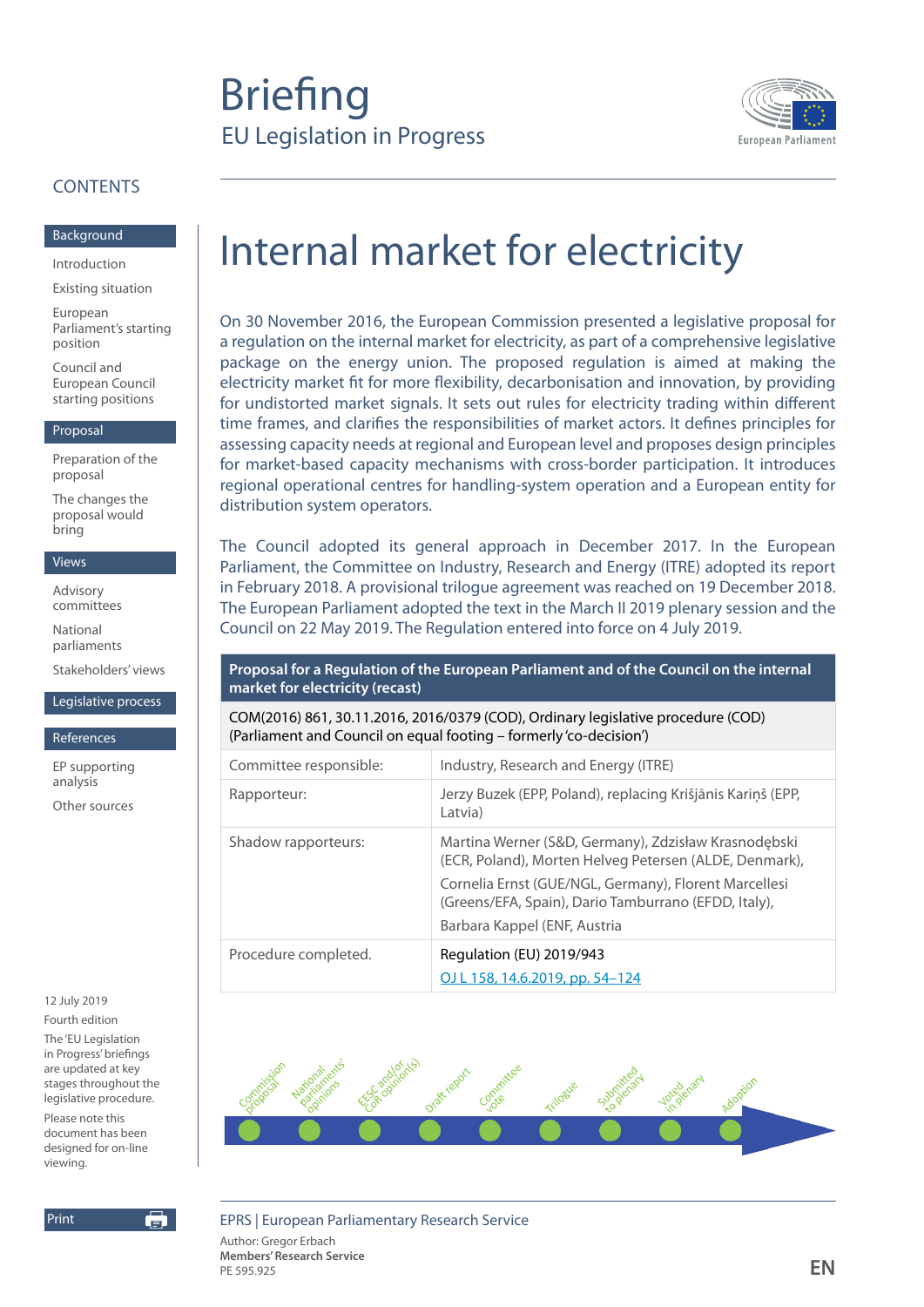<span id="page-1-0"></span>Introduction Existing situation [European Parliament's starting position](#page-2-0) [Council and European Council starting positions](#page-3-0)

# Introduction

Electricity markets<sup>1</sup> in the EU are faced with serious challenges, such as the transition towards a low-carbon energy system, the cost-efficient integration of variable renewable energy sources, the trend towards decentralised renewable energy production, the evolving role and stronger participation of energy customers (both households and industrial customers) and the requirement to ensure the security of supply in the short and long term efficiently and at affordable costs.

In order to stimulate competition and reward innovation in services, products and technologies, electricity markets should be open to new participants. Moreover, they should provide the right signals to investors in order to ensure that the necessary long-term investments will be made in the most cost-effective way. Concerns about a lack of investment in electricity generation capacity to meet peak demand have prompted several Member States to introduce capacity payments.

In order to address the challenges in the electricity market, the European Commission presented a [legislative package](https://ec.europa.eu/energy/en/news/commission-proposes-new-rules-consumer-centred-clean-energy-transition) on 30 November 2016. It consists of a communication entitled 'Clean Energy for all Europeans', eight legislative proposals and a number of reports and communications. With respect to the electricity market, the package comprises five legislative proposals and three reports.<sup>2</sup>The bundling of these legislative proposals into a single package aims to ensure their mutual coherence.

The proposed internal electricity market regulation  $(COM(2016) 861)$ , which is a part of the legislative package, is aimed at making the electricity market fit for more flexibility, decarbonisation and innovation by providing for undistorted market signals. It sets out rules for balancing markets, day-ahead and intraday markets; sets out a process for defining regional electricity markets (bidding zones); updates rules on network access charges; and sets out design principles for national capacity mechanisms, which may only be used if the European resource adequacy assessment has identified a concern. The proposal clarifies the responsibilities of the market participants, introduces regional operational centres that would ensure the reliable and efficient operation of cross-border grids, and establishes a new European entity for distribution system operators that would participate in grid planning and the development of rules for the electricity grid (network codes). The procedure for developing network codes is streamlined.

# Existing situation

Today's liberalised internal energy market for gas and electricity, established to encourage competition on wholesale and retail markets, came into existence by means of three consecutive legislative packages, adopted in the 1990s, and then in 2003 and 2009. For the electricity market, these are [Directive 96/92/EC](http://eur-lex.europa.eu/legal-content/EN/TXT/?uri=CELEX%3A31996L0092) on the common rules for the internal electricity market, [Directive 2003/54/EC](http://eur-lex.europa.eu/legal-content/en/TXT/?uri=CELEX:32003L0054), enabling new electricity

<sup>1</sup> The EPRS briefing [Understanding electricity markets in the EU](http://www.europarl.europa.eu/thinktank/en/document.html?reference=EPRS_BRI(2016)593519) provides an introduction to EU electricity markets.

<sup>2</sup> Proposal for a directive on common rules for the internal electricity market ([COM\(2016\) 864\)](http://ec.europa.eu/energy/sites/ener/files/documents/1_en_act_part1_v7_864.pdf), proposal for a regulation on the internal electricity market [\(COM\(2016\) 861](http://ec.europa.eu/energy/sites/ener/files/documents/1_en_act_part1_v9.pdf)), proposal for a revised regulation on the European Agency for the Cooperation of Energy Regulators [\(COM\(2016\) 863\)](http://ec.europa.eu/energy/sites/ener/files/documents/1_en_act_part1_v8_0.pdf), proposal for a new regulation on risk preparedness in the electricity sector ([COM\(2016\)](http://ec.europa.eu/energy/sites/ener/files/documents/1_en_act_part1_v7.pdf)  [862\)](http://ec.europa.eu/energy/sites/ener/files/documents/1_en_act_part1_v7.pdf), proposal for a revised Renewable Energy Directive ([COM\(2016\) 767\)](http://ec.europa.eu/energy/sites/ener/files/documents/1_en_act_part1_v7_1.pdf), evaluation of the electricity market design and security of supply ([SWD\(2016\) 413](http://ec.europa.eu/energy/sites/ener/files/documents/1_en_autre_document_travail_service_part1_v2.pdf)), report on sector inquiry on capacity mechanisms [\(COM\(2016\) 752\)](http://ec.europa.eu/energy/sites/ener/files/documents/com2016752.en_.pdf), and report on energy prices and costs in Europe [\(COM\(2016\) 769](http://ec.europa.eu/energy/sites/ener/files/documents/com_2016_769.en_.pdf)).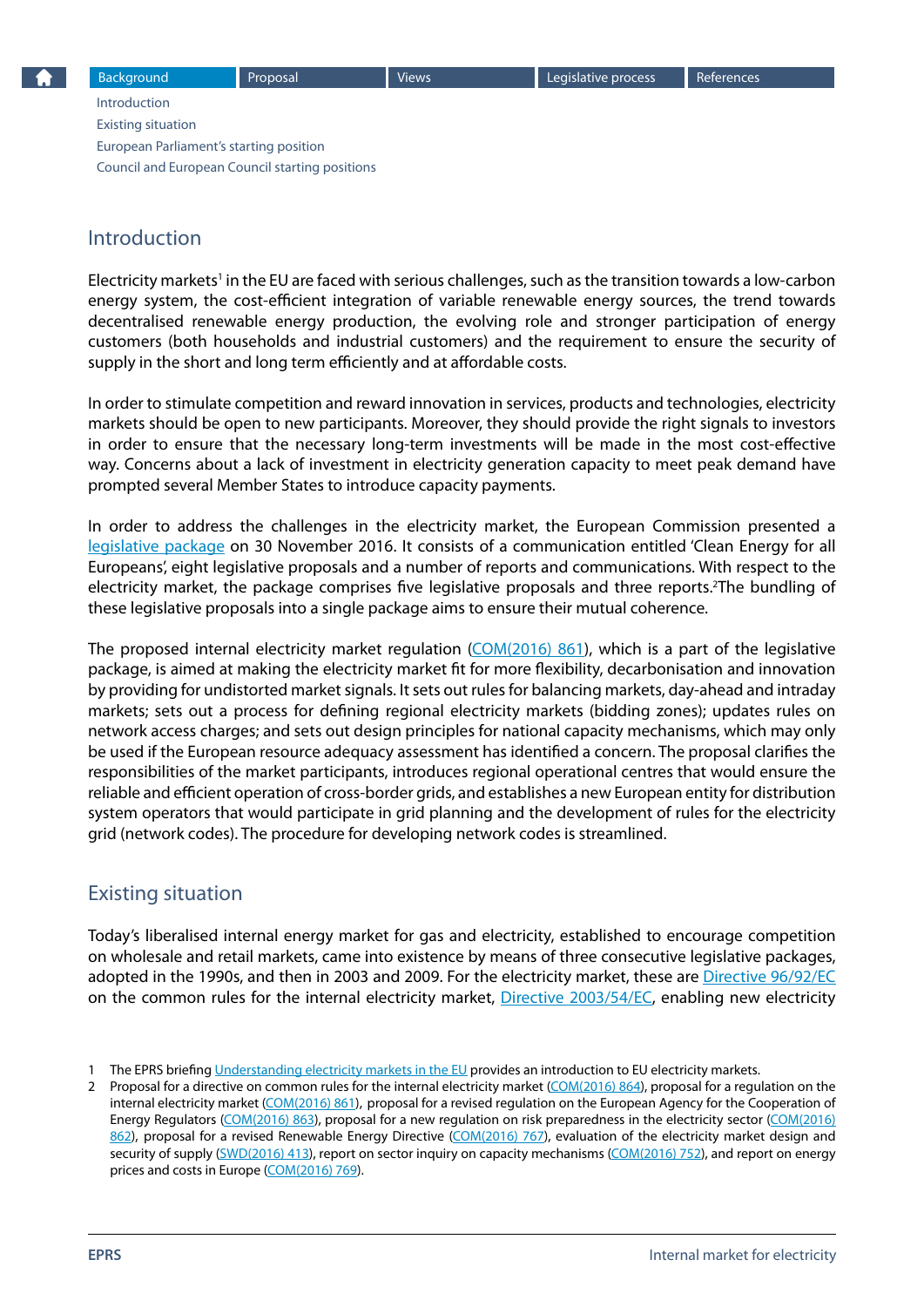<span id="page-2-0"></span>[Introduction](#page-1-0) [Existing situation](#page-1-0) European Parliament's starting position [Council and European Council starting positions](#page-3-0)

suppliers to enter Member States' markets and allowing customers to choose their electricity supplier, and [Directive 2009/72/EC](http://eur-lex.europa.eu/legal-content/en/ALL/?uri=CELEX%3A32009L0072), which further liberalised the market by unbundling supply, generation and networks, providing market access to third parties, and increasing the transparency of retail markets. Other aspects include the Member States' obligation to ensure the provision of a universal service to all households and mechanisms for regulatory oversight, in particular through cooperation amongst energy regulators and the establishment of an Agency for the Cooperation of Energy Regulators (ACER) through [Regulation \(EC\) No 713/2009](http://eur-lex.europa.eu/legal-content/EN/ALL/?uri=celex%3A32009R0713). ACER started work in March 2011 and is mainly responsible for promoting cooperation between national regulatory authorities, monitoring progress in the implementation of the 10-year network development plans and monitoring the internal markets in electricity and gas.

Furthermore, [Regulation \(EC\) No 714/2009](http://eur-lex.europa.eu/legal-content/en/ALL/?uri=CELEX%3A32009R0714) on conditions for access to the network for cross-border exchanges in electricity established a European network of transmission system operators for electricity (ENTSO-E).3 Its tasks include elaborating rules (network codes) for the operation of the electricity transmission network and coordinating grid operation through the exchange of operational information and the development of common safety and emergency standards and procedures. ENTSO-E is also responsible for drafting a 10-year network development plan every two years, which is then reviewed by ACER. The rules for the EU electricity market were further elaborated in [Commission Regulation \(EU\)](http://eur-lex.europa.eu/legal-content/EN/TXT/?uri=CELEX:32015R1222)  [2015/1222](http://eur-lex.europa.eu/legal-content/EN/TXT/?uri=CELEX:32015R1222) establishing a guideline on capacity allocation and congestion management and [Commission](http://eur-lex.europa.eu/legal-content/EN/TXT/?uri=uriserv%3AOJ.L_.2016.259.01.0042.01.ENG)  [Regulation \(EU\) 2016/1719](http://eur-lex.europa.eu/legal-content/EN/TXT/?uri=uriserv%3AOJ.L_.2016.259.01.0042.01.ENG) establishing a guideline on forward capacity allocation.

The EU internal energy market is still facing some obstacles, notably persistent barriers to cross-border trade, insufficient competition in retail markets and weaknesses in consumer protection, as noted in the European Commission's [evaluation](http://eur-lex.europa.eu/resource.html?uri=cellar:20674470-b7b9-11e6-9e3c-01aa75ed71a1.0001.02/DOC_1&format=PDF) of the EU's regulatory framework for electricity market design and consumer protection and a recent EPRS [implementation appraisal.](http://www.europarl.europa.eu/thinktank/en/document.html?reference=EPRS_BRI(2017)593782) According to the European Parliament's third [Cost of non-Europe report](http://www.europarl.europa.eu/RegData/etudes/STUD/2015/536364/EPRS_STU%282015%29536364_EN.pdf), a more physically integrated internal energy market could deliver annual efficiency gains of at least €250 billion.

[Directive 2009/28/EC](http://eur-lex.europa.eu/legal-content/EN/ALL/?uri=CELEX:32009L0028) (the Renewable Energy Directive) obliges Member States to open their power grids to energy from renewable sources, including priority grid access (priority dispatch). Other electricity-related [EU legislation](http://www.europarl.europa.eu/atyourservice/en/displayFtu.html?ftuId=FTU_5.7.2.html) concerns the security of electricity supply, trans-European networks and the EU emissions trading system (emission allowances for fossil-fuel-fired power plants). EU competition policy (state aid rules in particular) and tax policies are other important policy areas.

## European Parliament's starting position

In its [resolution of 13 September 2016](http://www.europarl.europa.eu/sides/getDoc.do?pubRef=-//EP//TEXT+TA+P8-TA-2016-0333+0+DOC+XML+V0//EN) on moving towards a new energy market design, the Parliament notes that the task of integrating a growing share of renewables and prosumers (active energy consumers that both consume and produce electricity) into the electricity markets, but also of encouraging demand response and storage, requires a combination of liquid short-term markets and long-term price signals. It calls for time-varying prices that reflect the scarcity of supply and provide incentives for storage and demand response, complemented by instruments aimed at mitigating revenue risk over 20-30 years and by a regulatory framework for prosumers focussed on self-production and local energy storage.

3 The European network of gas transmissions system operators (ENTSOG) was established by [Regulation \(EC\) No 715/2009.](http://eur-lex.europa.eu/legal-content/en/ALL/?uri=CELEX%3A32009R0715)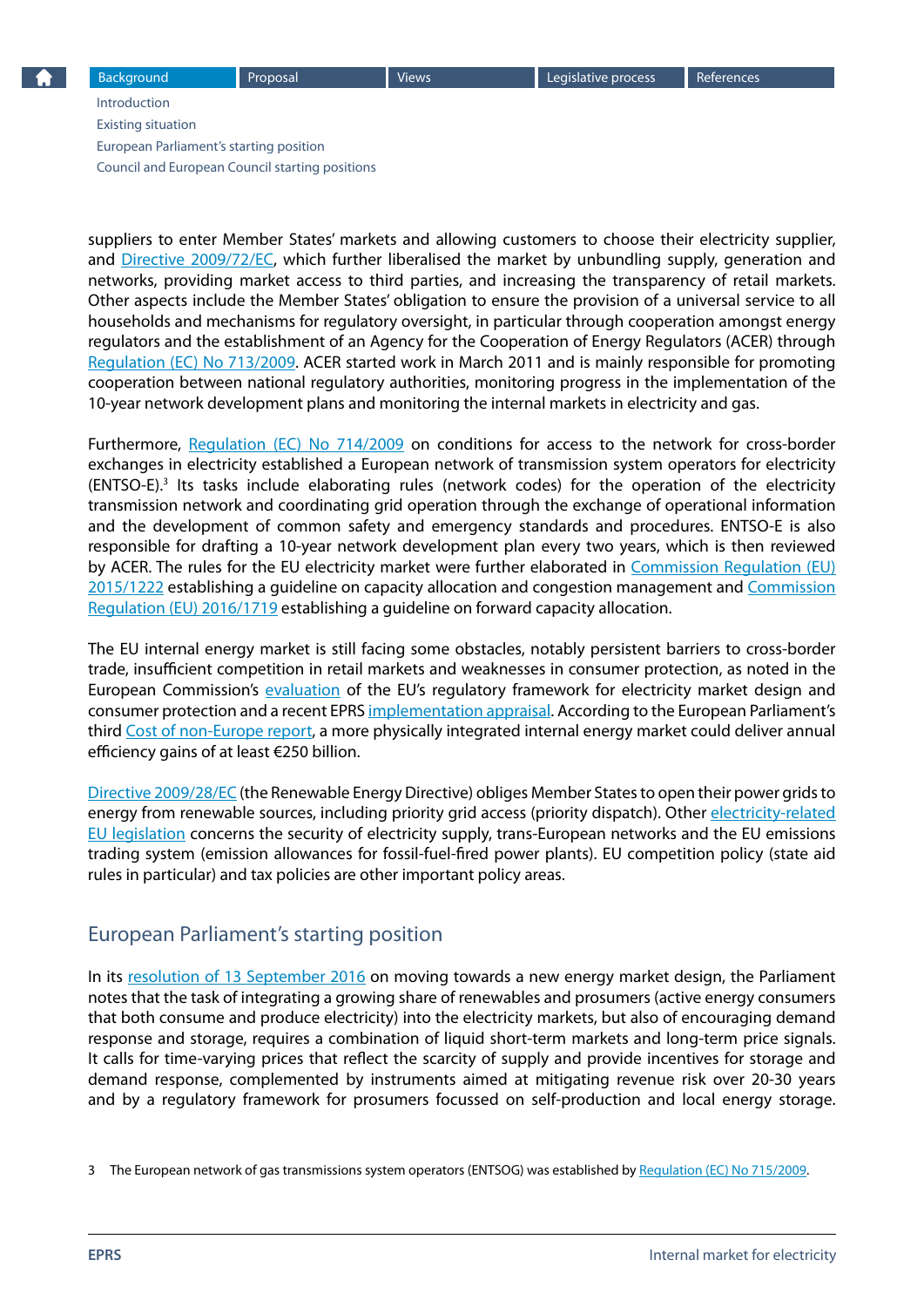<span id="page-3-0"></span>[Introduction](#page-1-0) [Existing situation](#page-1-0) [European Parliament's starting position](#page-2-0) Council and European Council starting positions

The new market design should provide technical and market conditions for energy storage, including the introduction of smart grids and smart meters. Renewables should be integrated into the market and participate in balancing services, while support for mature renewables should be phased out. Marketbased cross-border capacity mechanisms should only be allowed under certain conditions. The resolution emphasises the importance of regional cooperation and calls for ACER to be given additional competences.

Parliament's [resolution of 26 May 2016](http://www.europarl.europa.eu/sides/getDoc.do?pubRef=-//EP//TEXT+TA+P8-TA-2016-0234+0+DOC+XML+V0//EN) on delivering a new deal for energy customers calls for empowering citizens (individually or collectively) to produce, consume, store or trade their own renewable energy, to actively engage in the energy market through customer choice, and to participate in demand response. It calls for addressing the causes of energy poverty, protecting customers from unfair practices, and providing clear information to customers.

In recent years, Parliament has adopted several resolutions related to energy markets: on making the [internal energy market work](http://www.europarl.europa.eu/sides/getDoc.do?pubRef=-//EP//TEXT+TA+P7-TA-2013-0344+0+DOC+XML+V0//EN) (10 September 2013), on the [energy union](http://www.europarl.europa.eu/sides/getDoc.do?pubRef=-//EP//TEXT+TA+P8-TA-2015-0444+0+DOC+XML+V0//EN), on [interconnection targets](http://www.europarl.europa.eu/sides/getDoc.do?pubRef=-//EP//TEXT+TA+P8-TA-2015-0445+0+DOC+XML+V0//EN) (15 December 2015), and on the [renewable energy](http://www.europarl.europa.eu/sides/getDoc.do?pubRef=-//EP//TEXT+TA+P8-TA-2016-0292+0+DOC+XML+V0//EN) progress report (23 June 2016). To some extent all have addressed issues relating to electricity market design.

# Council and European Council starting positions

The [conclusions](http://www.consilium.europa.eu/en/press/press-releases/2015/03/conclusions-energy-european-council-march-2015/) of the March 2015 European Council on the energy union call for a more effective, flexible market design in combination with enhanced regional cooperation that should help integrate renewables and provide affordable energy to households and industry while retaining the right of Member States to decide on their own energy mix. Public interventions should be compatible with the internal market.

The [messages from the Council presidency](http://data.consilium.europa.eu/doc/document/ST-9103-2016-INIT/en/pdf) on electricity market design and regional cooperation of 19 May 2016 conclude that measures are needed to improve market functioning and remove barriers to flexibility. It highlights regional cooperation, based on a bottom-up approach, as an important step towards a more integrated, effective and flexible internal market. It calls for more interconnections and sufficient transmission capacity within and across borders. In the June 2016 Transport, Telecommunications and Energy Council [meeting](http://www.consilium.europa.eu/en/meetings/tte/2016/06/st09736_en16_pdf/), most Member States welcomed the presidency messages.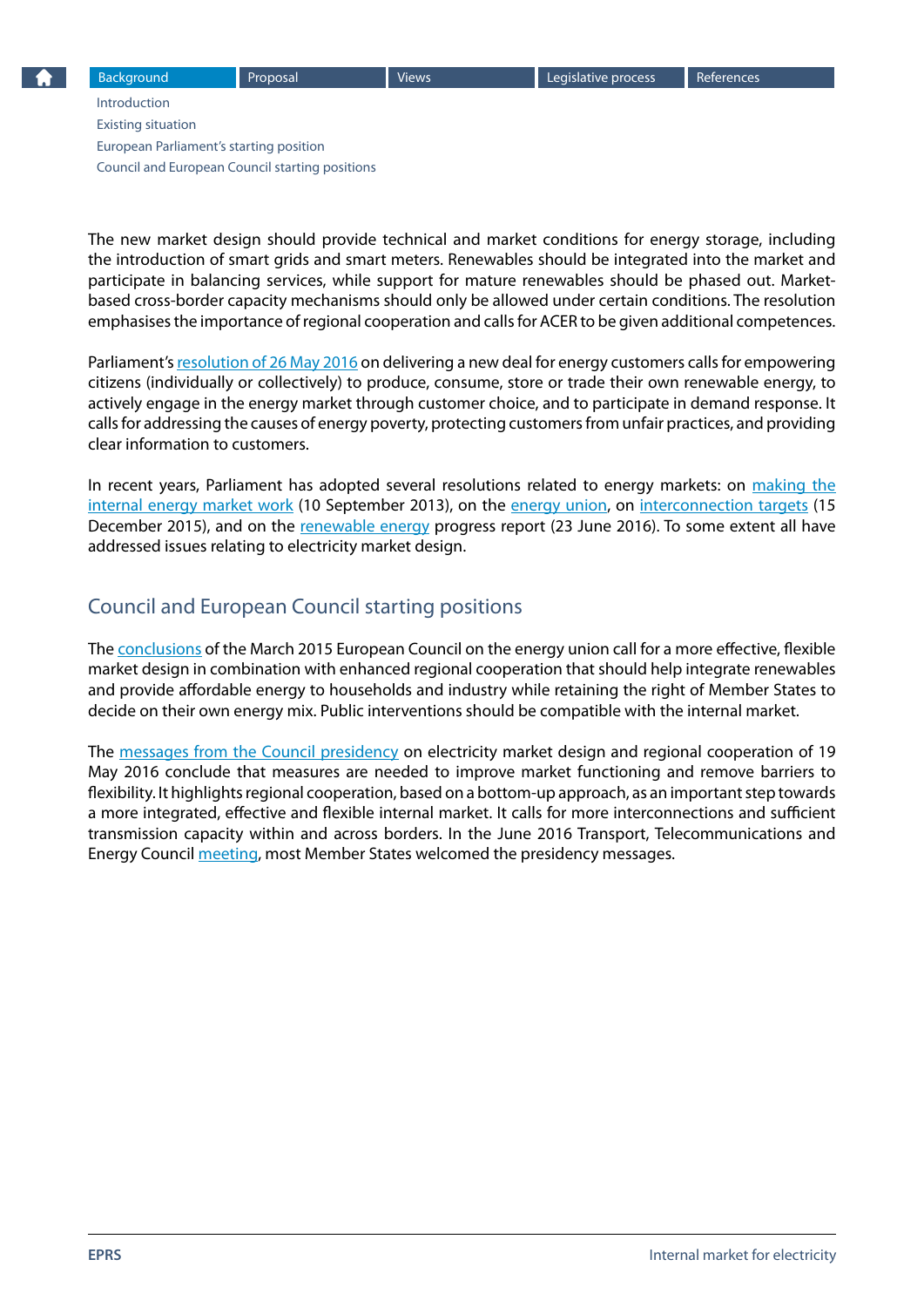# <span id="page-4-0"></span>Proposal

### Preparation of the proposal

After [evaluating](http://eur-lex.europa.eu/resource.html?uri=cellar:20674470-b7b9-11e6-9e3c-01aa75ed71a1.0001.02/DOC_1&format=PDF) the performance of the current legislation (third energy package), the Commission concluded that, overall, it has increased competition within and across borders and strengthened customers' position. However, they found that barriers to cross-border trade persist and interconnector capacities are under-utilised. With respect to retail markets, they concluded that competition could be improved significantly.

The Commission ran three public consultations. The first (November 2012 – February 2013) concerned resource adequacy and security of supply. It was followed by consultations on retail electricity markets and end-customers (January – April 2014) and on electricity market design (July – October 2015). A total of 705 responses arrived.

Due to the inter-relations between the different proposals in the legislative package, the Commission produced a single *[impact assessment](https://ec.europa.eu/energy/sites/ener/files/documents/mdi_impact_assessment_main_report_for_publication.pdf)* for four legislative proposals.<sup>4</sup> It is based on almost 30 studies and modelling tools, prepared mostly by external experts. The impact assessment compared a number of policy options for adapting the market design to an increasing share of renewables and to technological developments, for addressing investment in generation capacity, and for improving competition and services in retail markets. According to the impact assessment, the proposed legislation would establish a level playing field for different supply and demand-side resources, result in more competition and lower prices, more reliable electricity systems at a lower cost, and more efficient operation of the transmission and distribution systems. It expects indirect environmental benefits through the improved integration of renewables, and positive effects on health and well-being through the proposed measures on energy poverty. The EPRS [initial appraisal of the impact assessment](http://www.europarl.europa.eu/thinktank/en/document.html?reference=EPRS_BRI(2017)598615) is generally positive, but notes its length and complexity and raises doubts as to whether the sequential process required in the better regulation guidelines has been followed.

## The changes the proposal would bring

The proposed regulation, which recasts<sup>5</sup> Regulation (EC) No 714/2009, is focused on the functioning of the EU electricity market. It would apply from 1 January 2020.

#### Objective and main principles

In addition to the existing objectives regarding the functioning of the market and cross-border trading, the proposal introduces the objective of enabling market signals for increased flexibility, decarbonisation and innovation, in support of the energy union objectives and the EU 2030 climate and energy targets.

[Recasting](http://ec.europa.eu/dgs/legal_service/recasting_en.htm)' brings a legislative act and all the amendments made to it together in a single new act. The new legislative act passes through the full legislative process and repeals all the acts being recast.

<sup>4</sup> The impact assessment covers the proposals COM(2016) 864; COM(2016) 861; COM(2016) 863, and COM(2016) 862.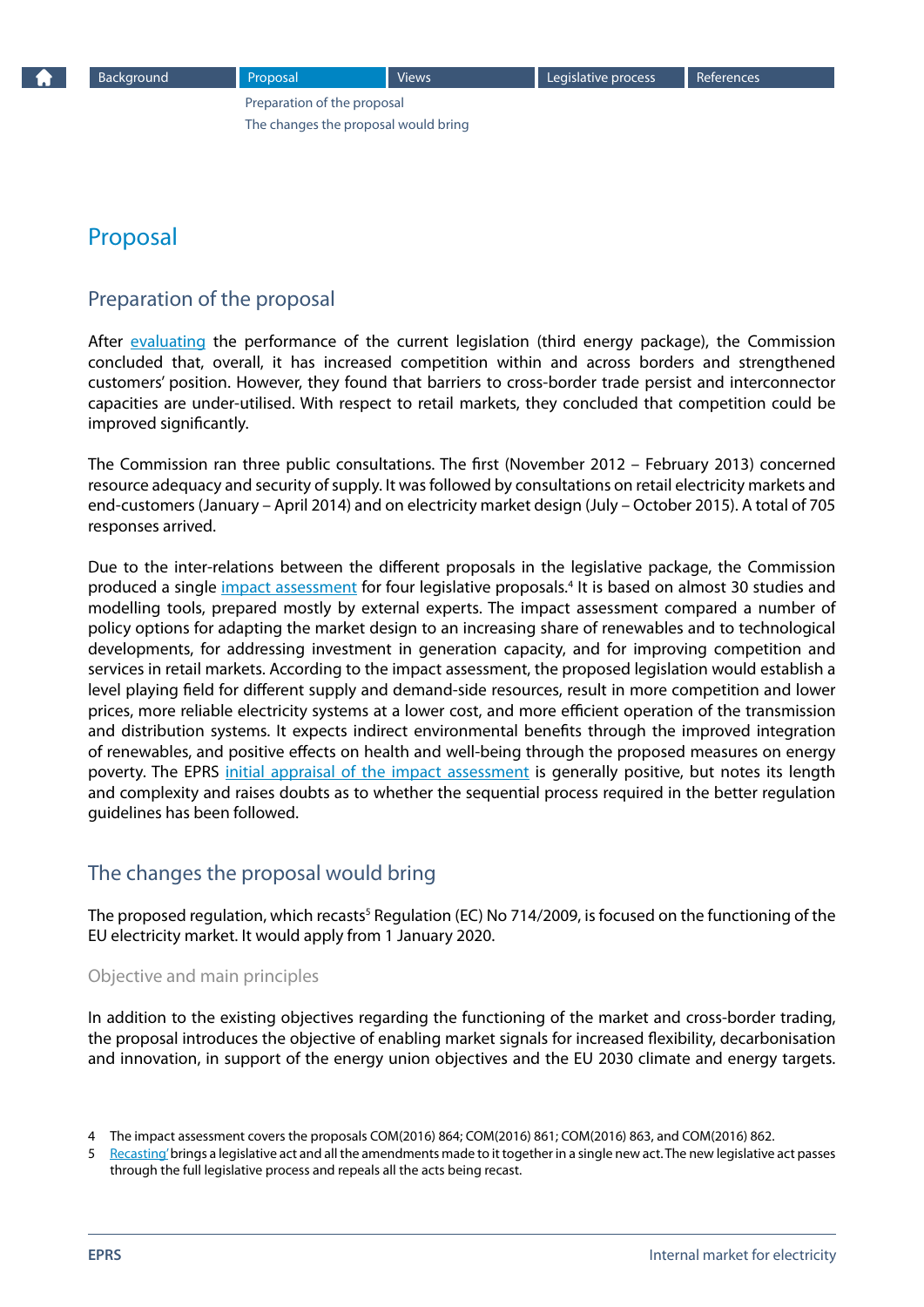The proposed regulation is aimed at setting 'principles for well-functioning, integrated electricity markets, which allow non-discriminatory market access for all resource providers and electricity customers, empower consumers, enable demand response and energy efficiency, facilitate aggregation of distributed demand and supply, and contribute to the decarbonisation of the economy by enabling market integration and market-based remuneration of electricity generated from renewable sources'. The proposal emphasises the principle of market-based prices by generally excluding any maximum limit on wholesale electricity prices. It sets out the following principles:

- > Customers should benefit from market opportunities and increased competition on retail markets, while aggregation of generation and demand should enable consumers and small businesses to participate in the market.
- > Market rules should enable the integration of electricity from renewable sources, and incentivise energy efficiency and investment on generation, storage, energy efficiency and demand response. Actions which hinder the development of more flexible generation, low carbon generation or more flexible demand, should be avoided.
- > There should be no barriers to cross-border electricity flows and cross-border transactions.
- > All generation, storage and demand resources should participate in the market on an equal footing, and all producers be responsible for selling the electricity they generate.

Moreover, market rules should encourage effective regional cooperation, allow for progress in research and development, enable the efficient dispatch of generation and demand response<sup>6</sup> and allow for entry and exit of electricity generators and suppliers. Long-term hedging opportunities should be tradable on exchanges.

#### Balancing, day-ahead and intraday markets

All market participants should aim towards balancing of supply and demand in the grid, and would be financially responsible for any imbalances they cause, with possible national exceptions under clearly defined conditions. The proposal sets out rules for the balancing markets, to which all market participants would have access. It further sets out rules for integrated 'day-ahead' and 'intraday' markets, which would be jointly managed by transmission system operators (TSO) and nominated electricity market operators (NEMO).7 Trading in these markets would be as close to real time as possible, and market operators would be free to develop products and trading opportunities.

<sup>6</sup> Demand response' means the adaptation of electricity demand to scarcity in supply in response to market signals.

<sup>7</sup> Market operator designated by the competent authority to perform tasks related to day-ahead or intraday coupling.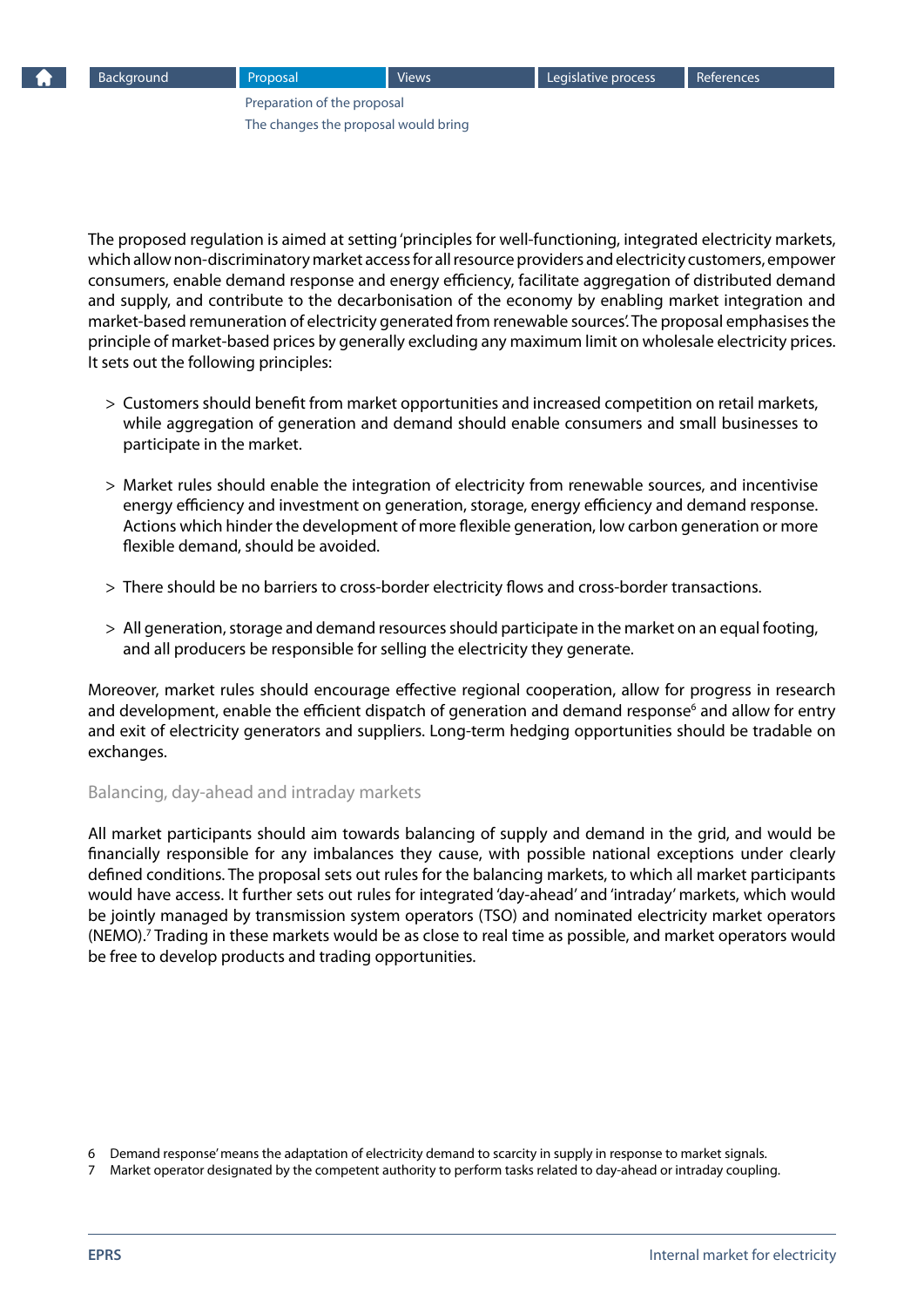#### Dispatch and curtailment

Dispatching<sup>8</sup> would generally be market-based. Priority dispatch for renewables and high-efficiency cogeneration, which were introduced by the Renewable Energy Directive (2009/28/EC) and the Energy Efficiency Directive (2012/27/EU), respectively, would be limited to small installations (with capacities below 500 kW and below 250 kW from 2026), demonstration projects and existing installations that already benefit from priority dispatch. The rules for curtailment and redispatch should be based on objective, transparent and non-discriminatory criteria. Transmission system operators (TSOs) and distribution system operators (DSOs) would have to make sure that the grid can transmit energy from renewables or highefficiency cogeneration with minimum possible curtailment or redispatching. Self-generated electricity would not be curtailed except in emergencies.

#### Regional electricity markets

The proposal sets out a process for defining bidding zones<sup>9</sup> in such a way that economic efficiency and cross-border trading opportunities are maximised and security of supply is maintained, in line with the review process created in [Commission Regulation \(EU\) 2015/1222](http://eur-lex.europa.eu/legal-content/EN/TXT/?uri=CELEX%3A32015R1222) establishing a guideline on capacity calculation and congestion management. It sets out rules for the allocation of transmission capacity and contains rules to prevent national limitations on cross-border electricity flows.

#### Network charges and congestion income

The rules on network access charges are updated to rule out discrimination and disincentives against energy storage and demand response. Tariffs should incentivise TSOs and DSOs to increase efficiencies, foster market integration and security of supply and support investments. The rules for the use of congestion rents<sup>10</sup> are amended.

#### Resource adequacy assessment and capacity mechanisms

The proposal updates the rules for European resource adequacy assessments<sup>11</sup> and sets out design principles for national capacity mechanisms,<sup>12</sup> which may only be applied if the European resource adequacy assessment has identified a concern, and the Member State has a reliability standard indicating its desired level of security of supply. Capacity mechanisms should be open to participation of capacity providers from other Member States, provided that there is a network connection. Member States would have to consult with neighbouring Member States before introducing a capacity mechanism. Power plants constructed

- 8 Dispatch' means the activation of an electric generator to meet demand, generally selected to minimise overall costs. 'Redispatch' is a deviation from the normal dispatching rules to accommodate constraints in the transmission network. 'Curtailment' is the shutdown of an electricity generator in case of excess electricity supply.
- 9 Bidding zone' means the largest geographical area within which market participants are able to exchange energy without capacity allocation (allocation of transmission capacity).
- 10 Congestion rent' is the payment collected by the owners of the rights to a transmission line, whose amount is typically equal to the line's capacity times the difference between the prices at the two ends of the line.
- 11 Resource adequacy' is the ability to meet electricity demand with adequate generation resources.
- 12 Capacity mechanisms' are measures taken by Member States to ensure that electricity supply can match demand in the medium and long term. The European Commission's [sector inquiry on capacity mechanisms](http://ec.europa.eu/energy/sites/ener/files/documents/com2016752.en_.pdf) analyses capacity mechanisms in the EU and offers conclusions about the design principles to ensure their effectiveness.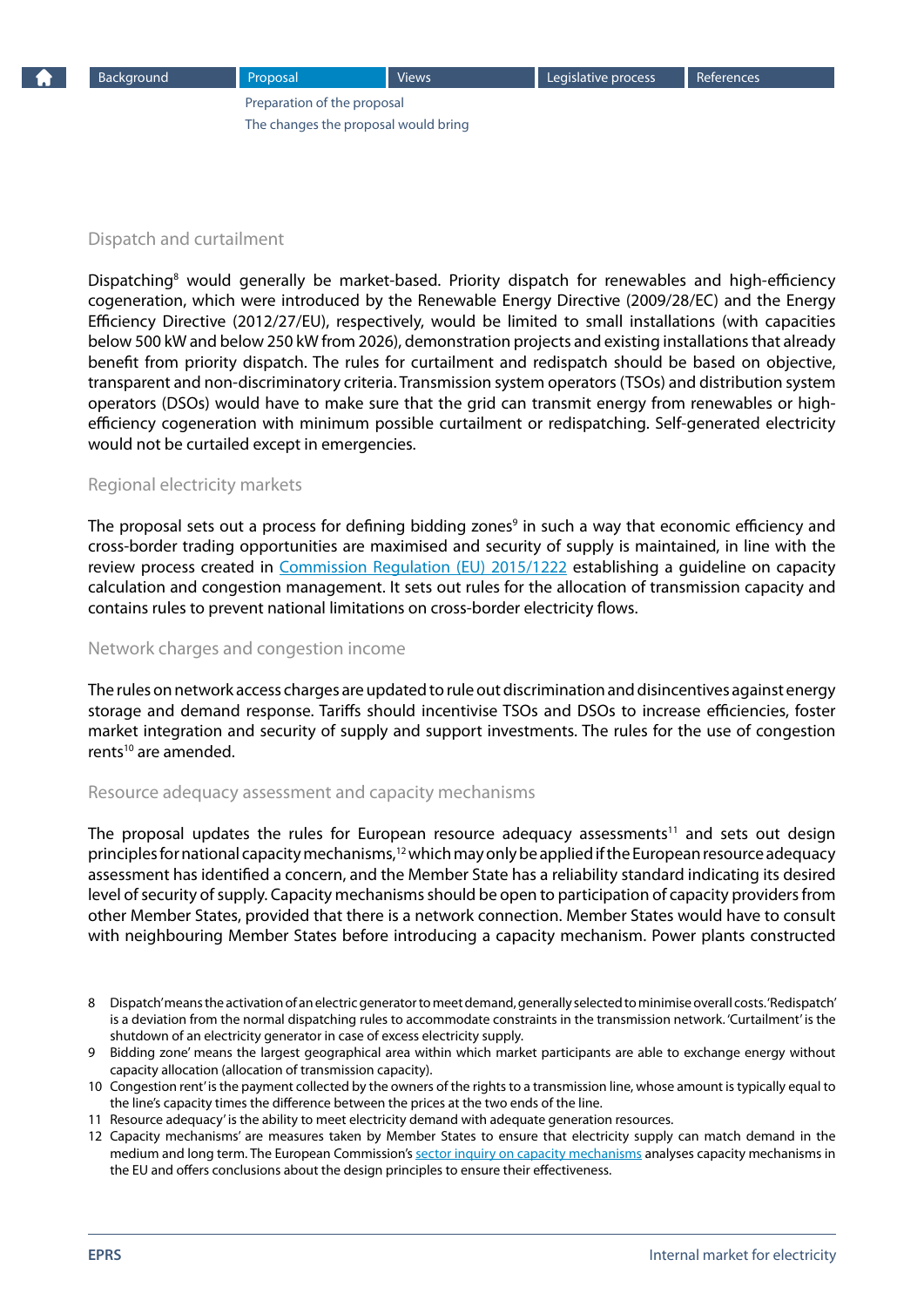

after the entry into force of the proposed regulation may only participate in capacity mechanisms if they emit less than 550 g of CO2 per kWh. For pre-existing power plants, the emissions limit will be applied five years later. Existing capacity mechanisms would have to be adapted to the new rules.

#### Transmission system operators and regional operational centres

The proposed regulation sets out the tasks and responsibilities of ENTSO-E and emphasises its duty to act independently and for the European good, while also elaborating the monitoring tasks of ACER in this regard. Furthermore, the proposal lays down rules on the connection of cogeneration units; such rules were previously included in the Energy Efficiency Directive.

The proposal introduces regional operational centres (ROCs), which would have to be established by TSOs. ROCs would complement the role of TSOs by ensuring the efficient and reliable operation of interconnected transmission systems. A full list of their functions is provided in [Annex I](http://ec.europa.eu/energy/sites/ener/files/documents/1_en_annexe_proposition_part1_v5_861.pdf). The proposal provides criteria for defining the system operation regions covered by each ROC and sets out the organisational and working arrangements.

#### New entity for distribution system operators

The proposed regulation defines a procedure for establishing a new European entity for DSOs, defines its tasks (including a role in the development of network codes) and specifies how DSOs and TSOs should cooperate with regard to the planning and operation of their networks.

#### Network codes and guidelines

The proposed regulation confirms pre-existing powers and rules for the Commission to adopt delegated acts in the form of network codes or guidelines. It clarifies the legal nature and adoption of network codes and guidelines, and extends their possible contents to distribution tariff structures; rules for the provision of non-frequency ancillary services; demand response, energy storage and demand curtailment; cybersecurity; ROCs; and the curtailment of generation and redispatch of generation and demand. It simplifies and streamlines the procedure for the development of network codes, and empowers national regulators within ACER to take decisions regarding the implementation of network codes and guidelines. It involves the European entity for DSOs and other stakeholders more closely in the development of network codes.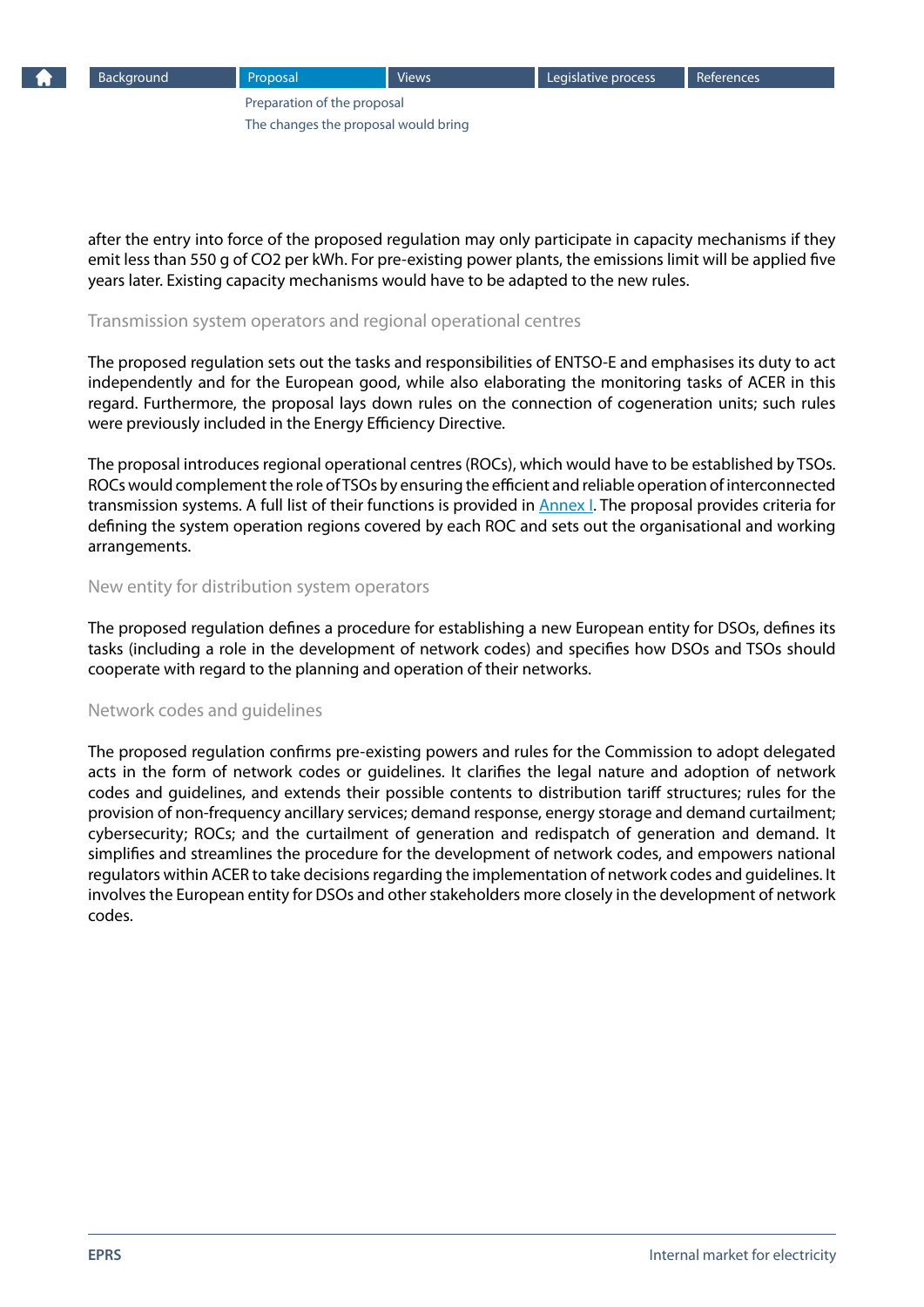Advisory committees [National parliaments](#page-9-0) [Stakeholders' views](#page-9-0)

# <span id="page-8-0"></span>Views

# Advisory committees

The European Economic and Social Committee (EESC) [opinion on electricity market design](http://www.eesc.europa.eu/?i=portal.en.ten-opinions.41141) (rapporteur Alfred Gajdosik, Various interests – Group III, Austria), adopted on 1 June 2017, warns that abolishing priority dispatch for renewable energy sources impedes decarbonisation of the electricity supply, as long as the external costs of conventional energy are not internalised. It therefore proposes to retain priority dispatch in Member States with a renewable energy share below 15 %, and adopt a dispatch framework that is able to support decarbonisation in the other Member States. Market-based redispatching should be limited to non-renewable energy. Capacity mechanisms should only be used as a last resort, under more precisely defined conditions. The use of capacity mechanisms for conventional power plants should only be allowed if capacity bottlenecks cannot be rectified by balancing renewable electricity with flexibility options. Network charges should be calculated to reflect actual use of the grid. The European organisation for distribution system operators (EU DSO entity) should not define network codes autonomously, as this could further strengthen the market power of DSOs.

The Committee of the Regions, with Daiva Matonienė (ECR, Lithuania) as rapporteur, adopted its [opinion](http://cor.europa.eu/en/activities/opinions/Pages/opinion-factsheet.aspx?OpinionNumber=CDR 832/2017)  [on renewable energy and internal electricity market](http://cor.europa.eu/en/activities/opinions/Pages/opinion-factsheet.aspx?OpinionNumber=CDR 832/2017) on 12 July 2017. It highlights the role of local and regional authorities in the energy sector and in promoting and facilitating low-carbon solutions, and calls for them to be consulted and treated as equal partners. It favours stronger regional cooperation to draw up national plans in areas that have clear cross-border implications, such that measures are coordinated with the neighbouring EU countries at an early stage, and local and regional authorities are involved in the process. It generally welcomes the proposed market liberalisation and reduction of state interference, but suggests that the deregulation of energy prices by Member States should be carried out gradually, taking into account the special nature of energy as a service of general interest.

On 6 December 2018, the Committee of the Regions adopted an [opinion](https://cor.europa.eu/en/our-work/Pages/OpinionTimeline.aspx?opId=CDR-2515-2018) on models of local energy ownership and the role of local energy communities in energy transition in Europe (rapporteur Mariana Gâju, PES, Romania)*.* It calls for non-discriminatory market access for local energy communities, and for policies and legislation to promote them. EU legislation should establish a level playing field and minimum requirements for the promotion of local energy communities. The various national support schemes should be streamlined as far as necessary at European level. The opinion recommends dedicated financial support schemes and ready access to technical information and guidance. It highlights the key role of local and regional authorities in creating awareness among citizens about the opportunities of engaging in their local energy sector.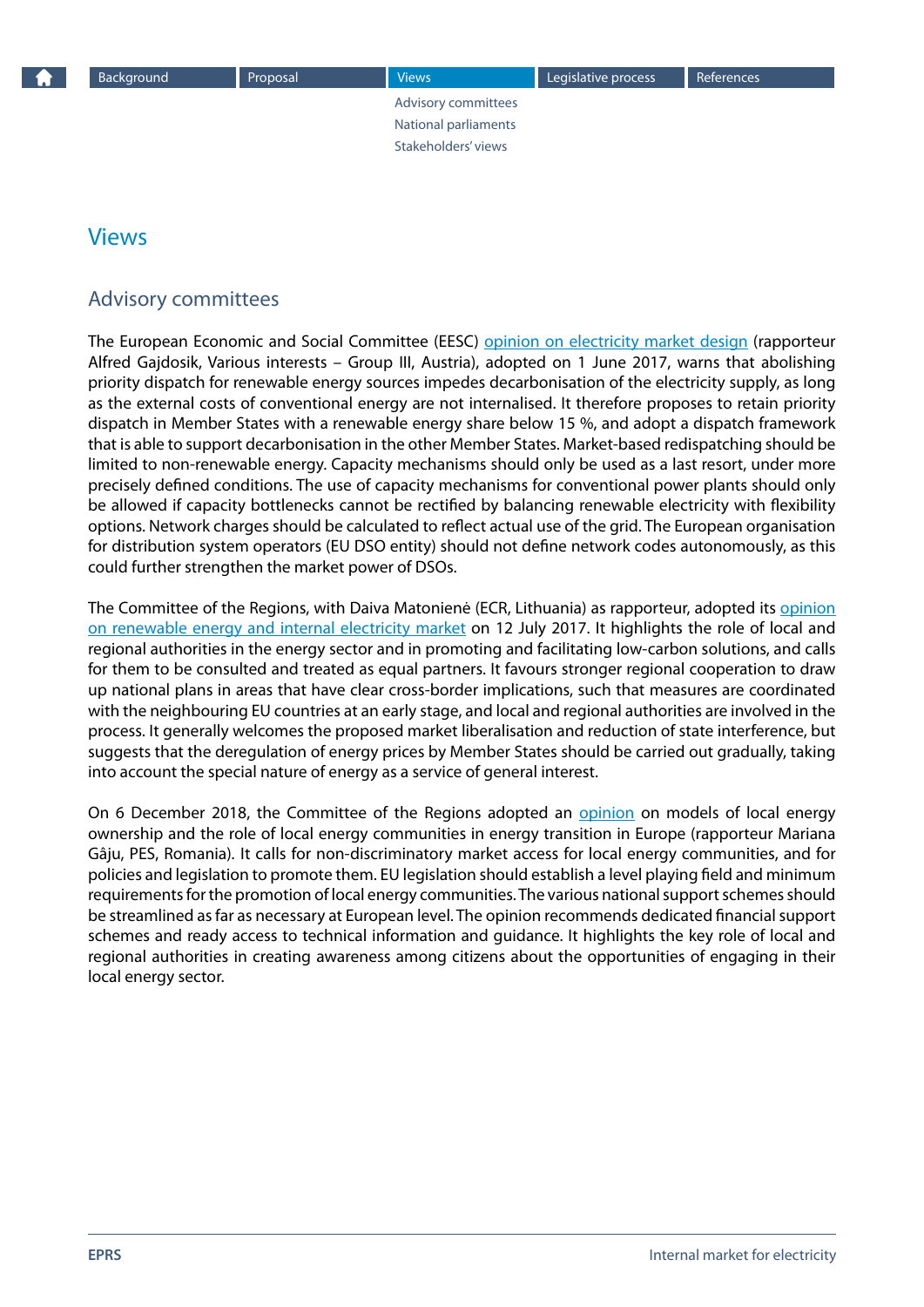[Advisory committees](#page-8-0) National parliaments Stakeholders' views

# <span id="page-9-0"></span>National parliaments

The proposal has been passed to the [national parliaments](http://www.ipex.eu/IPEXL-WEB/dossier/document/COM20160861.do#dossier-COD20160379). Reasoned opinions on the grounds of subsidiarity were submitted by 11 parliamentary assemblies, and five entered into political dialogue with the Commission.13 The subsidiarity concerns focus on the competences of regional operational centres, the rules for the configuration of bidding zones, the transfer of decisions on capacity mechanisms to Union level, and restrictions on Member States' competence to determinate their energy mix.

## Stakeholders' views<sup>14</sup>

[Eurelectric,](http://www.eurelectric.org/news/2016/clean-energy-package-stimulates-market-integration-and-cost-efficient-renewables-lacks-consistency-on-market-design-and-consumer-empowerment/) representing the European electricity industry, generally welcomes the Commission's proposal, but regrets that policy support costs, which increase customers' electricity bills, are not addressed. [European](http://www.ceer.eu/portal/page/portal/EER_HOME/EER_PUBLICATIONS/PRESS_RELEASES/2016/PR-16-09_Press Release_CleanEnergy4AllEuropeansPackage_ACER_CEER_2016-11-30.pdf)  [energy regulators](http://www.ceer.eu/portal/page/portal/EER_HOME/EER_PUBLICATIONS/PRESS_RELEASES/2016/PR-16-09_Press Release_CleanEnergy4AllEuropeansPackage_ACER_CEER_2016-11-30.pdf) also welcomed the proposals, which they consider well aligned with the regulators' position. [ENTSO-E](https://www.entsoe.eu/publications/position-papers/position-papers-archive/Pages/Position Papers/clean-energy-package-statement.aspx) is critical of the proposed ROCs, which it considers unnecessary because their function is already being performed by the existing regional security coordinators. ENTSO-E is concerned that the proposed set-up would result in lower security of supply and a less clear liability. ENTSO-E considers the proposed role of ACER in developing network codes as a 'counter-productive, unnecessary and additional layer of administration'.

[Greenpeace](http://www.greenpeace.org/eu-unit/en/News/2016/EU-lifeline-to-coal-could-derail-renewable-energy-transition/) criticises capacity mechanisms as a subsidy to fossil-fuel power plants and warns that the abolishment of the priority dispatch puts new investments in renewable energy sources at risk. [Climate](http://www.caneurope.org/publications/press-releases/1280-energy-package-inconsistent-with-paris-agreement)  [Action Network](http://www.caneurope.org/publications/press-releases/1280-energy-package-inconsistent-with-paris-agreement) (CAN) Europe considers that the proposed legislation undermines market access for renewable energies, and that capacity mechanisms could be used to subsidise old coal-fired power plants.

13 Reasoned opinions were submitted by the Austrian Federal Council, the Czech Chamber of Deputies, the French Senate, the German Bundestag and Bundesrat, the Hungarian National Assembly, the Polish Senate and Sejm, Romanian Senate and Chamber of Deputies and the Spanish Cortes Generales. Requests for political dialogue came from the Danish Parliament, the German Bundesrat, the Italian Chamber of Deputies, the Portuguese Assembleia da República and the Romanian Chamber of **Deputies** 

<sup>14</sup> This section aims to provide a flavour of the debate and is not intended to be an exhaustive account of all different views on the proposal. Additional information can be found in related publications listed under 'EP supporting analysis'.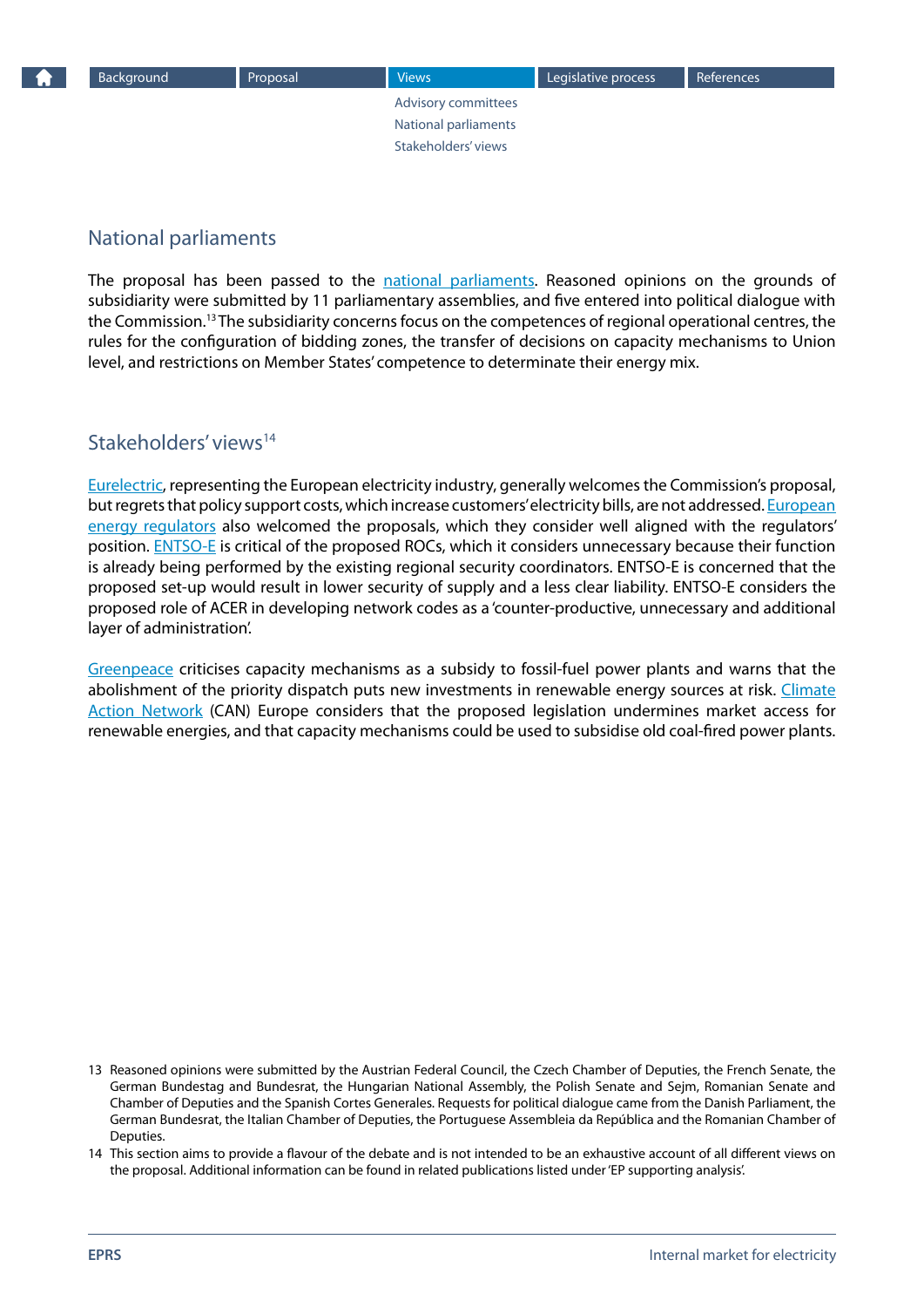# <span id="page-10-0"></span>Legislative process

The proposal was referred to the Parliament's Industry, Research and Energy Committee (ITRE), which decided to treat this proposal in parallel with the proposal for a directive on common rules for the internal market in electricity. Krišjānis Kariņš (EPP, Latvia) was appointed rapporteur for both files. In June 2017, the rapporteur presented his [draft report](http://www.europarl.europa.eu/sides/getDoc.do?type=COMPARL&mode=XML&language=EN&reference=PE597.757), which follows a 'market first' approach, by creating a level playing field for all market participants and moving away from market-distorting subsidies. The ITRE committee held a [public hearing](http://www.europarl.europa.eu/committees/en/itre/events-hearings.html?id=20170703CHE02161) on the future of the EU electricity market on 10 July 2017. The ENVI committee adopted its [opinion](http://www.europarl.europa.eu/sides/getDoc.do?type=COMPARL&mode=XML&language=EN&reference=PE609.648&secondRef=05) on 21 November 2017.

The ITRE committee adopted its [report](http://www.europarl.europa.eu/sides/getDoc.do?type=REPORT&mode=XML&reference=A8-2018-0042&language=EN) on 21 February 2018. It sets general principles for capacity mechanisms, which should be temporary and subject to strict conditions; clarifies the tasks of the new EU DSO entity; and amends provisions regarding energy storage, bidding zones and data exchange. Instead of the regional operational centres proposed by the Commission, it introduces regional coordination centres, and leaves the responsibility for managing electricity flows and ensuring a secure, reliable and efficient electricity system with the TSOs.

The Committee decided at the same time to enter into interinstitutional negotiations. this decision was confirmed at the February II plenary session.

At the Energy Council meeting on 27 February 2017, ministers had a first [exchange of views](http://www.consilium.europa.eu/en/meetings/tte/2017/02/27/) on the package of proposals. At the Energy Council [meeting on 26 June 2017](http://www.consilium.europa.eu/en/meetings/tte/2017/06/26/), Member States broadly welcomed the entire package on electricity, but raised issues on specific points, including the rules on capacity mechanisms.

On 18 December 2017, the Energy Council adopted its [general approach](http://data.consilium.europa.eu/doc/document/ST-15879-2017-INIT/en/pdf) on the proposal. It specifies rules for electricity trading that aim to bring trading closer to real-time, defines clearer rules for establishing bidding zones, sets out harmonised design principles for national capacity mechanisms, and limits the participation of existing power plants in them. The general approach would require the Commission to evaluate by 2025 which elements of network codes could be included in EU acts concerning the internal electricity market. Moreover, it supports the establishment of a European entity of distribution system operators and strengthens the role of regional security coordinators.

Trilogue negotiations started in June 2018 and concluded with a provisional agreement in the sixth trilogue meeting on 19 December 2018. The [agreed text](https://data.consilium.europa.eu/doc/document/ST-5070-2019-INIT/en/pdf) broadens the objective of the regulation: market rules should encourage sustainable low carbon generation, more flexible generation and more flexible demand in addition to the key principle of free price formation. According to the agreement, market participants have the right to obtain access to the transmission and distribution networks on objective, transparent and non-discriminatory terms. Provisions on balance responsibility and the balancing market are strengthened. The agreed text clarifies the rules for redispatching, bidding zones, congestion management, capacity allocation, and network charges. To complement the European resource adequacy assessment, Member States may in addition perform national resource adequacy assessments.

Electricity from renewable sources will benefit from priority dispatch if the electricity generating capacity is less than 400 kW (200 kW for installations commissioned after 2025) or if it is generated by demonstration projects for innovative technologies. A Member State may choose not to apply priority dispatch to new installations if renewable energy sources have full access to its electricity market and the Member State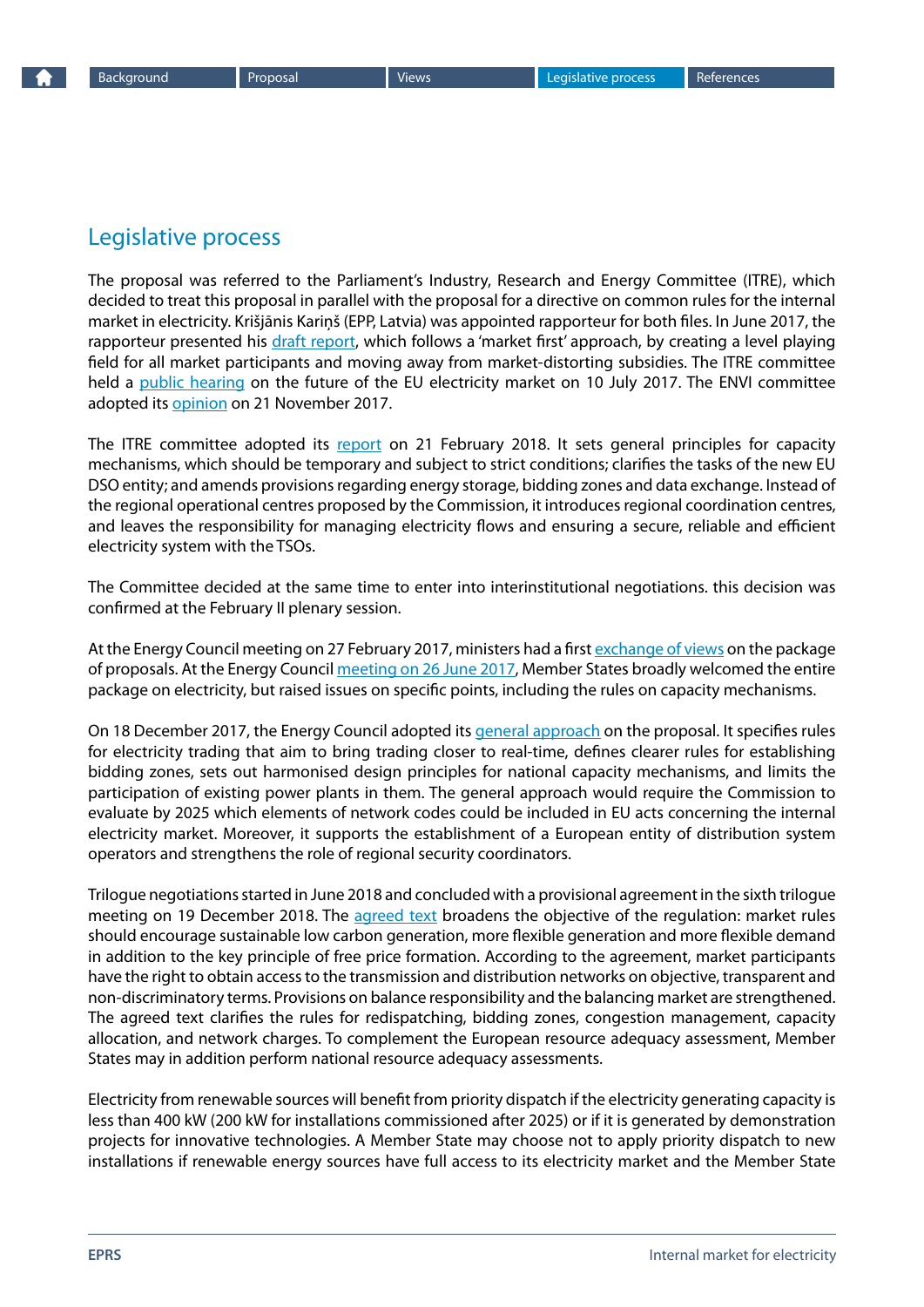is on track towards meeting the renewable energy targets set out in its national energy and climate plan. Priority dispatch may also be granted to high-efficiency cogeneration plants with an installed electricity capacity of less than 400 kW. Existing contracts are not affected and Member States must avoid retroactive changes in the rules regarding network access of renewable energy sources.

The agreed text sets strict conditions under which capacity mechanisms may be applied and sets out detailed design principles. The agreed rules for capacity mechanisms introduce an emission performance standard of 550 grams of CO2 emissions per kilowatt hour. After the entry into force of the regulation, new power plants will only be able to receive capacity payments if they meet this standard. From 1 July 2025, this standard will also apply to existing power plants if their average annual CO2 emissions per installed kilowatt exceed 350 kg. Member States will have to adapt existing capacity mechanisms, without prejudice to contracts concluded before 31 December 2019.

Instead of the regional operational centres proposed by the Commission, regional coordination centres will be established to perform the tasks currently carried out by regional security coordinators as well as additional system operation, market operation and risk-preparedness tasks, but they will not be active in the real time operation of the electricity system. The regulation also creates a European entity of distribution system operators and sets out its tasks, and detailed rules and procedures for its operation.

The agreed text contains detailed provisions regarding the adoption of network codes by the Commission. By 1 July 2025, the Commission must assess the implementing acts containing network codes and guidelines, evaluate if elements of these could be enshrined in EU electricity market legislation and how the empowerments for network codes and guidelines could be revised, and submit follow-up legislative proposals by 31 December 2026, if appropriate.

The Commission must support Member States that have a national strategy for the reduction of coalpowered generation and mining capacity to enable a 'just transition' in regions affected by structural change. This includes facilitating the access to available funds and programmes and the exchange of good practices.

Member States may apply for time-limited<sup>15</sup> derogations from certain provisions of the regulation if they can demonstrate that these would cause serious problems for the operation of their electricity systems. Certain provisions will not apply to Cyprus as long as its transmission system does not have interconnections to other Member States.

Coreper endorsed the agreed text on 18 January 2019 and the ITRE committee did likewise on 23 January 2019. The European Parliament adopted the text in the March II 2019 plenary session and the Council did so on 22 May 2019. The [Regulation](http://data.europa.eu/eli/reg/2019/943/oj) was published in the Official Journal on 14 June 2019, entered into force on 4 July 2019 and applies from 1 January 2020.

<sup>15</sup> For outermost regions that cannot be physically connected to the European energy market, these derogations would not be limited in time.